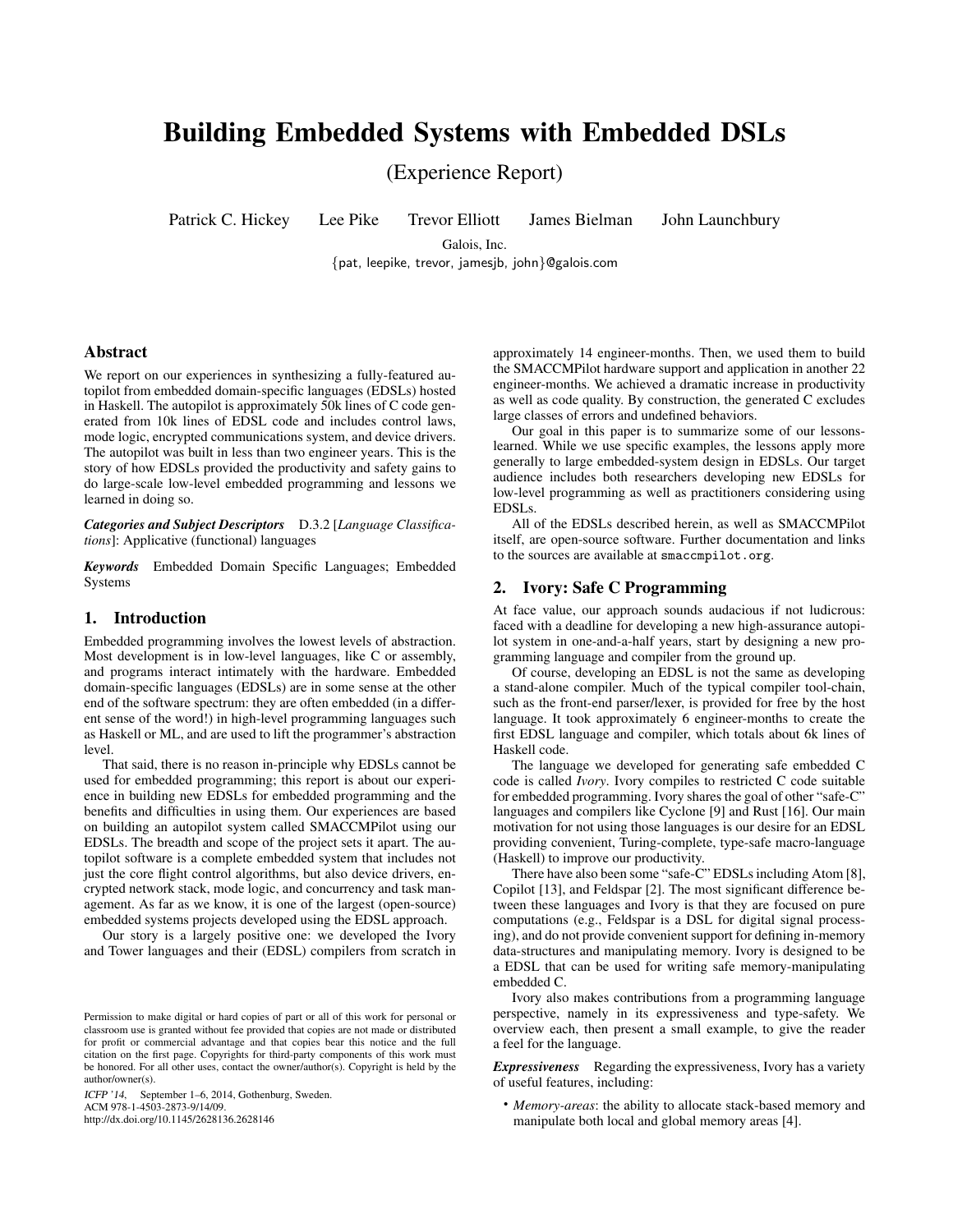- *Product types*: C structs with well-typed accessors.
- *FFI*: typed interfaces for calling arbitrary C functions.
- *Bit-fields*: support for typed manipulation of bit-fields and registers [5].

We built Ivory with some limitations to simplify generating safe C programs. Ivory does not support heap-based dynamic memory allocation (but global variables can be defined). C arrays are fixedlength. There is no pointer arithmetic. Pointers are non-nullable. Union types are not supported. Unsafe casts are not supported: casts must be to a strictly more expressive type (e.g., from an unsigned 8 bit integer to an unsigned 16-bit integer) or a default value must be provided for when the cast is not valid. The most common unsafe C cast is not possible: no void-pointer type exists in Ivory.

In Ivory, these have not been limiting factors, particularly because of the power of using Haskell as a macro system. For example, while arrays must be of fixed size at C compile-time, we can define a single *Haskell* function that is polymorphic in the array size that becomes instantiated at a particular size at each use site.

*Type-checking* Ivory's domain-specific type checking focuses on guaranteeing memory safety and helping programmers reason about their programs' nonfunctional behaviors more easily.

In addition, Ivory programs have an *effects* type associated with them, implemented as a parameter to the Ivory monad. There are three kinds of effects tracked:

- *Allocation effects*: whether a program performs (stack-based) memory allocation as well as whether pointers point into global or stack memory.
- *Return effects*: whether a program contains a return statement.
- *Break effects*: whether a program contains a break statement.

Allocation effects allow memory allocation to be restricted and tracked at the type level. For example, from a program's type alone, we can determine whether it allocates memory on the stack, making stack usage easier to track. More importantly for memory-safety, allocation effects also ensure Ivory programs contain no dangling pointers: it is a type error to return a pointer to locally-allocated memory.

Return and break statements fundamentally affect control-flow and can result in unexpected behavior by breaking out of the current block or returning from a function. For example, in a top-level while loop implementing an real-time operating system task, there should be no break or return statements; we can enforce this with the type system. Tracking these effects is novel, we believe, and particularly important in the context of an EDSL in which programs are generated and manipulated heavily in the host language.

In an EDSL, we have at least two options for type checking: (1) write a domain-specific type-checker *in* Haskell (relying on Haskell's type-system just for macro-language type-checking), or (2) embed the domain-specific type checker into Haskell's type system.

We were motivated to pursue option (2) because it allows us to discover problems sooner in the development cycle. In the case of option (1), we only find out about problems in the program's AST during code generation. Option (2) ensures that all macro and library code is typed correctly, independent of its use in the generated code. We discuss the issues of finding errors early on in more detail in Section 5.

When we began developing Ivory, our hypothesis was that recent type-system extensions to the Glasgow Haskell Compiler (GHC) make it feasible to embed the invariants necessary to ensure memory-safe C programming into the type-system [12]. From a practical standpoint, Ivory demonstrates just how far the type-

```
[ivory]
struct fooStruct
  { bar :: Stored Uint8
   baz :: Array 10 (Stored Sint16)
  }
|]setBaz :: Def ([Ref Global (Struct "fooStruct"), Sint16] :-> ())
setBaz = proc "setBaz" \ref val -> body (prgm ref val)
prgm :: Ref Global (Struct "fooStruct") -> Sint16 -> Ivory eff ()
prgm ref val = arrayMap \frac{1}{x} \ix ->
                 store ((ref ∼> baz) ! ix) val
```

```
\frac{1}{\sqrt{2}} foo source c
#include "foo_module.h"
void setBaz(struct fooStruct* n_var0, int16_t n_var1) {
 for ( int32_t n_ix0 = (int32_t) 0
      ; n_ix0 <= (int32_t) 9
      ; n_ix0++ ) {
      n_var0->baz[n_ix0] = n_var1;}
}
// foo_module.h
struct fooStruct {
    uint8_t bar;
    int16_t baz[10U];
};
void setBaz(struct fooStruct* n_var0, int16_t n_var1);
```


system has come, allowing us to replicate the type safety of compilers like Cyclone, etc.

We do not have space to adequately describe Ivory's type system; we leave that to a forthcoming paper. Here we will note that the embedding depends on the use of data kinds [20], type families [18], and rank-2 polymorphism [10].

*Ivory example* We present a small example of Ivory code. The example omits many features of the language, but should give the reader a feeling for it.

Consider Figure 1, in which an Ivory program is shown, as well as the corresponding generated C sources and headers (making a few syntactic changes to the C for readability, not relevant to the example).

First, we define a struct (or product type) using a quasiquoter that is part of the Ivory language. The Ivory code generated by Template Haskell [19] constructs a struct definition containing two fields consisting of an unsigned byte and an array of 10 signed 16-bit integers. Template Haskell also constructs a new type-level literal, fooStruct, that is unique to the defined struct. The Stored type constructor signifies that the value is allocated in-memory [4]. The Array type constructor takes a type-level natural number as a parameter (available as a Glasgow Haskell Compiler extension) to fix the size of an array.

A procedure, corresponding to a C function, has a type of the form

#### Def (params :-> out)

where params are the procedure's parameter types and out is its return type. The procedure setBaz takes two arguments and its return type is unit, corresponding to the void type in C. The types of the procedure's arguments are types in a type-level list: the first argument is a *reference*, a non-null pointer by construction, to a struct, and the second argument is a signed 16-bit integer. The Ref type constructor takes a *scope* type and a memory-area type.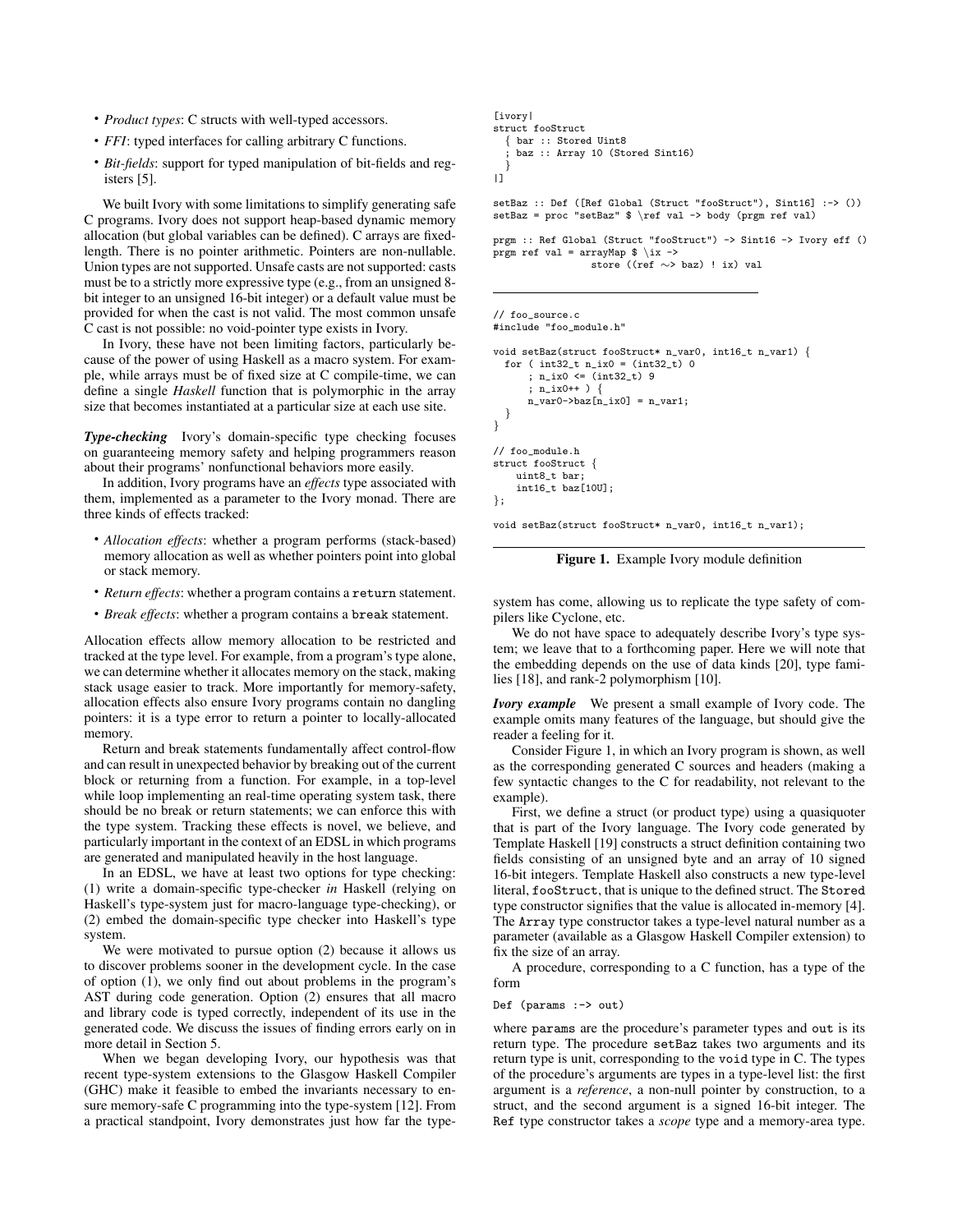The scope type denotes either stack-allocated scope, or global (and statically allocated) scope. In the example, we expect the reference to be to a global.

Procedures are defined with the proc operator that takes a string, corresponding to the name of the function that will be generated in C, and a function from the procedures arguments to its body. The body of the function is an Ivory program that sets each element in the baz field of the struct with the value val passed to it, leaving the bar field unchanged.

Following [4], Ivory guarantees memory-safe array access in the type system since array lengths are statically known. Ivory provides an arrayMap operator that applies a function to each valid index into the array. The function applied in this case is a store operation that takes a reference to a memory area, a value, and stores the value in the area. It is a type-error if the value's type and memory-area's type do not match.

The operation (ref <sup>∼</sup>> baz) takes the struct reference and returns a reference to the baz field. The bang (!) operator takes a reference to an array, an index, and returns a reference to the value at that index. The safety of indexing is maintained since the operator has the type

(!) :: Ref s (Array len area) -> Ix len -> Ref s area

tying the length of the array to the maximum index. For example, an index type (Ix 10) supports index values from 0 to 9.

The example only shows a small part of Ivory's language and does not exhibit some of its additional features to prevent unsafe programs. For example, if setBaz had allocated stack memory and created a reference to it, then tried to return the reference (creating a dangling pointer), it would result in a type error.

Additionally, for application-specific properties that cannot be type-checked, Ivory permits the insertion of assertions, assumptions on arguments, and requirements on return values. Ivory also automatically inserts checks for arithmetic underflow/overflow and division-by-zero. All these checks are useful during testing and we have used them to assist with static analysis and model-checking the generated C.

## 3. Tower: from Functions to Architectures

In many embedded systems, programmers produce an entire system of software that interacts with multiple input and output peripherals concurrently using a real-time operating system (RTOS). Typical RTOSes provide just a few low-level locking and signaling primitives for scheduling. Since microcontrollers do not have the virtual memory managment units (MMUs) found on larger processors, the RTOS kernel cannot protect any system memory against badly behaved user code. These restrictions put significant burden on programmers: they must ensure all tasks, and all communication between tasks, are implemented correctly.

During our initial development of SMACCMPilot, we found ourselves generating high-quality C functions from Ivory, which guarantees memory-safety of the generated code. But whenever we needed "glue code" to implement inter-process communication, initialize data-structures, read the system clock, lock the processor, etc., we were forced to abandon our well-typed world and tediously use C directly via Ivory's foreign function interface. Furthermore, the hand-written C is OS-specific, meaning it would have to be rewritten for any OS port.

*Extending Ivory* The hand-written glue code was ruining both our productivity and our assurance story. We wanted a language to describe the structure of the glue code that would generate it for us. Our key insight was that such an EDSL could be built as a macro over Ivory, using Ivory's code-generation facilities, without losing anything.

From these ideas, the Tower EDSL was born. Tower is an extension to the Ivory language that is designed to deal with the specific concerns of multithreaded software architectures. Tower still allows the programmer to use all the low-level power of Ivory for general programming, but uses a separate language for describing tasks and the connections between them. It took about 4 engineermonths and 3k lines of Haskell code to build Tower. This is one of the great productivity features of working with EDSLs: if we discover the language we built is difficult, tricky, or unsafe for solving a particular problem, we can extend that language with a library without modifying the compiler.

In Tower, one specifies tasks and communication channels, and the Tower compiler generates correct Ivory implementations, as well as architecture description artifacts. Tower hides the dangerous low-level scheduling primitives from the user, and keeps type information for channels (i.e., the datatype of the channel message), expressed as Ivory types, in the Haskell type system.

Tower allows the programmer to describe a static graph of channels and tasks. For the intended use case in high assurance systems, a static configuration of channels and tasks simplifies reasoning about memory requirements and permits the system to be analyzed for schedulability.

*Multiple interpreters* In the Tower front end, the programmer specifies a system that can be compiled to multiple artifacts.

Tower is designed to support different operating systems via a swappable backend. Since all code that touches operating system primitives is generated by Tower, it is easy for the user to specify a system and compile it for different operating systems. Tower supports both the open-soure FreeRTOS [7] as well as the formallyverified eChronos RTOS [6] developed by NICTA.

Tower also has a backend which generates a system description in the Architecture Analysis and Design Language (AADL) [17]. We also built a backend for the Graphviz language to generate graphs of tasks and channels. These output formats make it possible to visualize, analyze, and automatically check properties about the system.

*Tower example* In Figure 2, we sketch a small Tower example that is representative of a device driver that blinks an LED. Small simplifications to Tower have been made in the code, eliding details relating to code generation and backend selection.

In the first column of the figure, the communication architecture is defined in the Tower monad. The program initializes a unidirectional channel between two tasks as well as the tasks themselves. A channel, or queue, consists of transmit  $(tx)$  and receive  $(rx)$  endpoints, respectively. The blinkTask task is an RTOS task that will send output to the lightswitch RTOS task via an RTOS-mediated channel. The lightswitch task toggles the LED based on the incoming Boolean values. (In the third column, a graph of the tower program is shown, generated from the Tower compiler's Graphviz dot output, showing the architectural structure of the two tasks as well as the queue between them.)

To conserve space, we only define blinkTask. The second column contains the definition of blinkTask, defined in the Task monad. The blinkTask task takes a channel source and returns a task. The task first initializes an *emitter* for the channel then creates a reference to allocated memory that is private to the task. Every 100 milliseconds, an Ivory action is taken. In this case, the action is to call Ivory function blinkFromTime that is executed whenever the task is enabled (we elide the implementation of blinkFromTime in this example). The boolean value res is then emitted on the channel.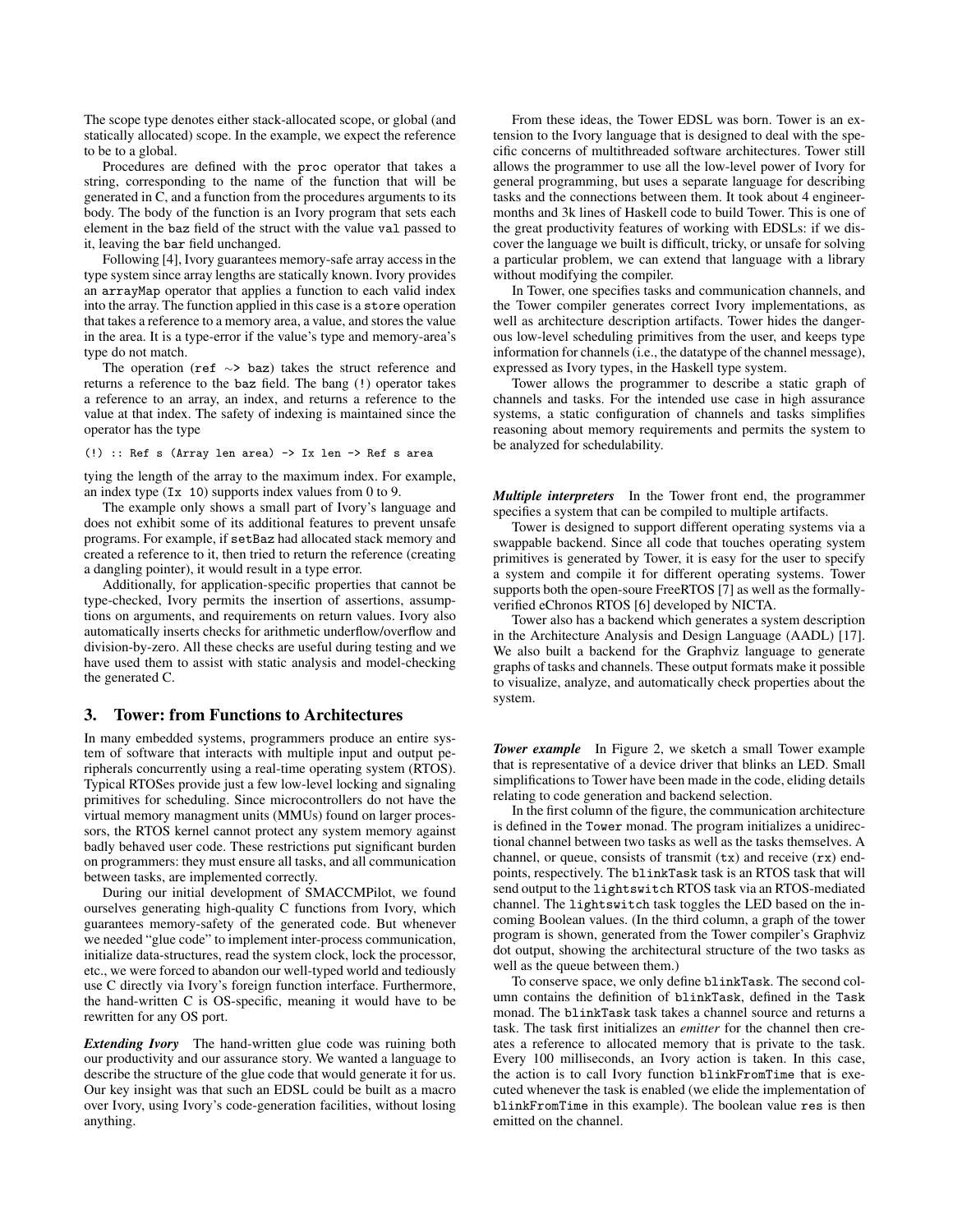

Figure 2. Tower (Col. 2), Task (Column. 1), Graphviz output (Col. 3)



Figure 3. Simplified diagram of SMACCMPilot software architecture. Tasks written in Ivory are shown as white boxes, tasks implemented in legacy C++ code are gray boxes, channels are arrows, hardware components are black boxes.

## 4. SMACCMPilot: a High-Assurance Autopilot

Our main use for Ivory and Tower thus far has been in building a robust autopilot. The result is SMACCMPilot, an open-source (BSD licensed) autopilot system for quadcopter unmanned air vehicles (UAVs). It is a complete embedded system that includes low-level IO peripheral drivers, an encrypted communication protocol stack, and several layers of control systems.

SMACCMPilot runs on open source flight controller hardware from the PX4 Autopilot project [15]. The hardware platform is a custom printed circuit board with an ARM Cortex M4 microcontroller and the accelerometer, magnetometer, gyroscope, and barometer sensors used to determine the orientation and altitude of the vehicle.

A simplified software architecture of SMACCMPilot is shown in Figure 3. The flight control software is primarily responsible for reading the sensors, estimating the vehicle's attitude and position using sensor fusion, calculating control outputs, and sending motor power commands to the motor controllers. Higher level controllers manage navigation, and an encrypted command, control, and telemetry link interprets ground station instructions and sends system state to the operator.

The result is a reasonably complex piece of embedded software. SMACCMPilot has 30 tasks connected by 47 channels, and 57 globally shared state variables. Most of those shared state variables are controller tuning parameters, which can be modified by commands sent over the telemetry link.

SMACCMPilot was developed alongside the Ivory/Tower tools. The complete system took approximately 22 engineer-months to develop. The low level drivers for the system were written first in C, then transliterated to Ivory as the language became mature enough to support them. We built a stack for command, control, and telemetry, encapsulated in an encrypted packet protocol. A few components from the ArduPilot open source project, the biggest of which is a 10kloc C++ library for inertial sensor fusion, are still used inside SMACCMPilot. We plan to replace the remaining C++ code with Ivory implementations in the future.

*Complexity comparison* The SMACCMPilot application code is 10kloc of Ivory, the board support code is 3kloc of Ivory (and Tower), and the telemetry link binary packing and unpacking code is a machine-generated 10kloc of Ivory code. When compiled, the complete application is 48kloc of generated C code, and depends on some external C libraries to implement the operating system (4kloc) and other functions, such as sensor fusion. This is comparable to existing open source flight controller systems.

We can compare this to two systems which have a similar feature set and run on similar hardware to SMACCMPilot. The ArduPilot project [1] and the PX4 project are popular open source autopilots. Both implement all of the low level drivers to support similar (or identical) microcontroller based flight controller boards, comparable control laws, and implement the same MAVLink telemetry protocol. We do note that the APM and PX4 projects have more high level autonomous capabilities than SMACCMPilot has at this time.

The ArduPilot project is over 60kloc of C++, runs in three pseudo-threads, and supports at least four distinct autopilot hardware platforms. The PX4 Autopilot software stack has 25kloc of C/C++ application code, 25kloc of C/C++ platform support code, and depends on the large (50kloc+) NuttX operating system.

#### 5. Lessons Learned

In this section, we discuss some of the benefits and challenges of using EDSLs for embedded programming, focusing on those that were surprising to us, despite our teams' previous experience in functional programming and embedded development.

Our experience using Ivory and Tower to build SMACCMPilot has been an extreme lesson in "eating our own dog-food". We had multiple developers writing the compilers and using them to build applications concurrently. We learned a few lessons that are relevant to any compiler development but particularly relevant to EDSL development.

*Type-checking for embedded programming* Build times are nontrivial for large software systems. At the time of writing, a fresh build of SMACCMPilot and associated test programs is over seven minutes of real time (and 12 minutes of CPU time since we have a multi-threaded build system). One reason the build time is so large is that it requires Cabal (the Haskell package manager) to discover library dependencies and install packages, compile the Haskell sources, and then compile the C sources. As well, some sources are compiled multiple times for different targets on multiple operating systems.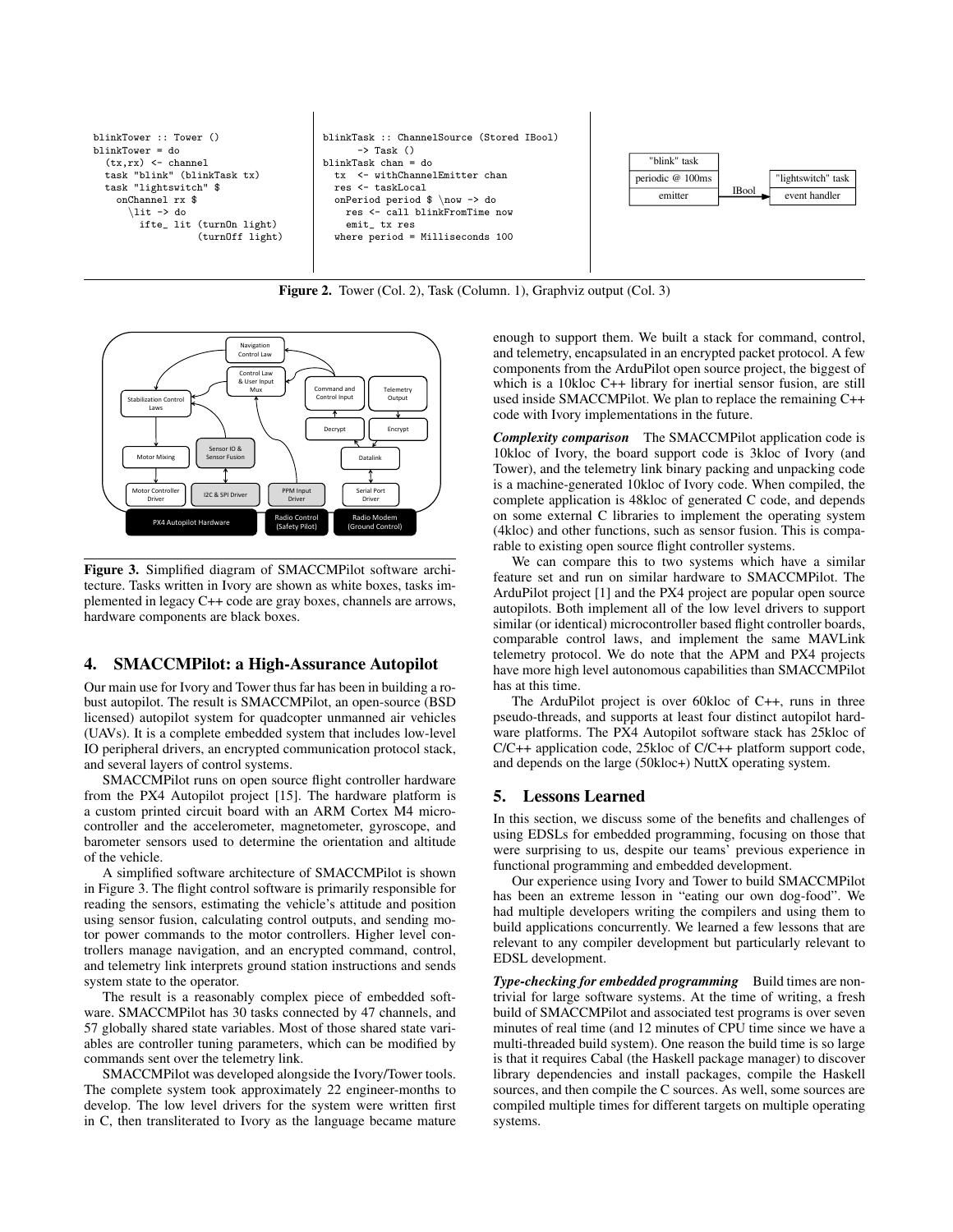Then, to execute the software on the embedded device, we have to write the software to the device's memory via a JTAG programmer or a serial bootloader, which takes on the order of ten seconds.

All this is to say that the end-to-end debug cycle might mean testing a small number of changes to Ivory or Tower per hour. Clearly, the debug cycle in embedded development particularly motivates us to make fewer bugs and to discover them early.

During development, it became apparent how useful Haskell type-checking is for embedded programming. As described in Section 2, we have embedded Ivory's type system in Haskell's. Thus, domain-specific type-errors are caught during Haskell typechecking. Type-checking, and other static warnings reported by GHC, are nearly instantaneous since it can be done on a moduleby-module basis. The type system tracks the global or stack frame provenance of references, as well as structure accessors and array indices, to ensure all well-typed Ivory programs generate memorysafe C. The upshot is that Ivory programs that would generate unsafe C programs are caught immediately.

In addition, we have found it useful to detect potential bugs even if the C compiler might also detect them. To take one example, consider unused variable declarations. While a C compiler can detect this, perhaps late in the compilation phase, we discover these warnings nearly instantaneously during type checking. Moreover, the more preprocessing we can do in Haskell, the more potential errors we may find, and with a better relation to the EDSL source.

However, not every property of interest in embedded programming can be conveniently embedded in the Haskell type system with GHC extensions. For example, integer overflows checks are not practical to embed.

Moreover, GHC's type error reporting can be unwieldy. Ivory users would benefit from domain-specific error reporting which could, for example, describe type errors in the vocabulary of Ivory, rather than burden the user to interpret the way the Ivory language types are embedded into Haskell types. For example, passing the wrong number of arguments to an Ivory function in a procedure call is reported as a type error when using functional dependencies, whereas a mismatch between the type of a procedure and the number of arguments provided in its declaration is reported as a kind error. The errors reported are of the particular type-level implementation given for Ivory types. Haskell does not yet have good facilities for type-level programming abstraction.

*Type-safe system plumbing* Adding many new features to SMAC-CMPilot is easy. In fact, the most tedious part is writing the business logic in Tower, where we define a new task, and then plumb values representing communication channels through the code. There is nothing conceptually difficult in doing so—it is similar to any monadic interface for specifying a graph. When changes cross Haskell function boundaries, we must modify the arguments to the Haskell function that generates the Tower task (or modifying the fields of a data-type if channels have been grouped together). Channels are typed, so type-checking detects most plausible intertask communication errors.

Stepping back, the idea that plumbing arguments to Haskell functions is the hardest part of embedded development is amazing. We are not dealing with bugs in low-level OS interfaces, we are not making timing or resource contention errors in communication, we are not dealing with type-errors like you might find in raw C (where data might be cast to void\* or char []).

Because plumbing is so easy, it encourages us to improve modularity in the system. Defining a new RTOS task is easy, so we might as well modularize functionality to improve isolation and security. For example, in the ground station communication subsystem, encryption and decryption are each executed in isolated tasks, simplifying the architectural analysis of the system. As we noted in Section 4, our system is significantly more modular than other autopilots.

*Faking a module system* In Ivory and Tower, top-level functions and structures are packaged into a Haskell data structure to provide to the Ivory compiler. The onus is on the programmer to package up all the necessary components.

On one hand, the approach provides the programmer control over how to modularize the generated C code, deciding which definitions to put in a C source or header file. On the other hand, we have found it to be verbose, tedious, and error-prone. Generally, we want the C files to have similar structure to the Haskell modules in which Ivory programs are written. From that respect, the Ivory module system simply duplicates the Haskell module system.

Worse is when the programmer forgets to package a definition. The error only becomes apparent at C *link* time, near the end of a long build process. Missing definitions have plagued our builds.

We could move symbol resolution up the build cycle to the C-code generation phase. Ideally, we would move it up the build cycle even further. We are currently exploring the use of Template Haskell to generate Ivory modules at compile-time to assist the programmer.

*Control your compiler* If we were writing our application in a typical compiled language, even a high-level one, and found a compiler bug, we would perhaps file a bug report with the developers... and wait. If we had access to the sources, we might try making a change, but doing so risks introducing new bugs or at the least, forking the compiler. Most likely, the compiler would not change, and we would either make some *ad-hoc* work-around or introduce regression tests to make sure that the specific bug found is not hit again. Such a situation is notorious in embedded cross-compilers that usually have a small support team and are themselves many revisions behind the main compiler tool-chain.

But with an EDSL the situation is different. With a small codebase implementing the compiler, it is easy to write new passes or inspect passes for errors. Rebuilding the compiler takes seconds.

More generally, we have a different mindset programming in an EDSL: if a class of bug occurs a few times—whether caused in the compiler or not—we change the language/compiler to eliminate it (or at least to automatically insert assertions to check for it). Instead of a growing test-suite, we have a growing set of checks in the compiler, to help eliminate both our bugs and the bugs in *all* future Ivory programs.

We claim that Ivory code compiles to memory-safe C code. However, a formal proof of these claims, or more generally, a proof that the semantics of Ivory programs are implemented by the generated C code, is work-in-progress. However, a small number of primitives and simple compiler facilitates inspection and testing. In all, this is less assurance than is given by fully verified toolchains, such as CompCert [11]. Other approaches more specific to bringing assurance to EDSL compilers could be borrowed as well [14].

*Everything is a library* With an EDSL, and particularly a Turingcomplete macro language, everything is a library. The distinction between language developers and users becomes ambiguous. As an extreme example, one can think of Tower as "just" a library for Ivory. A small example is defining a conditional operator in terms of Ivory's if-then-else primitive as shown in Figure 4. All types above were introduced in Section 2. With the cond\_ operator, we can replace nested if-then-else statements as shown in the figure with more convenient conditionals, without modifying the language.

Because macros are so easy to define and natural in EDSL development, our biggest challenge has been ensuring developers on our team put useful ones in a standard library, to be shared.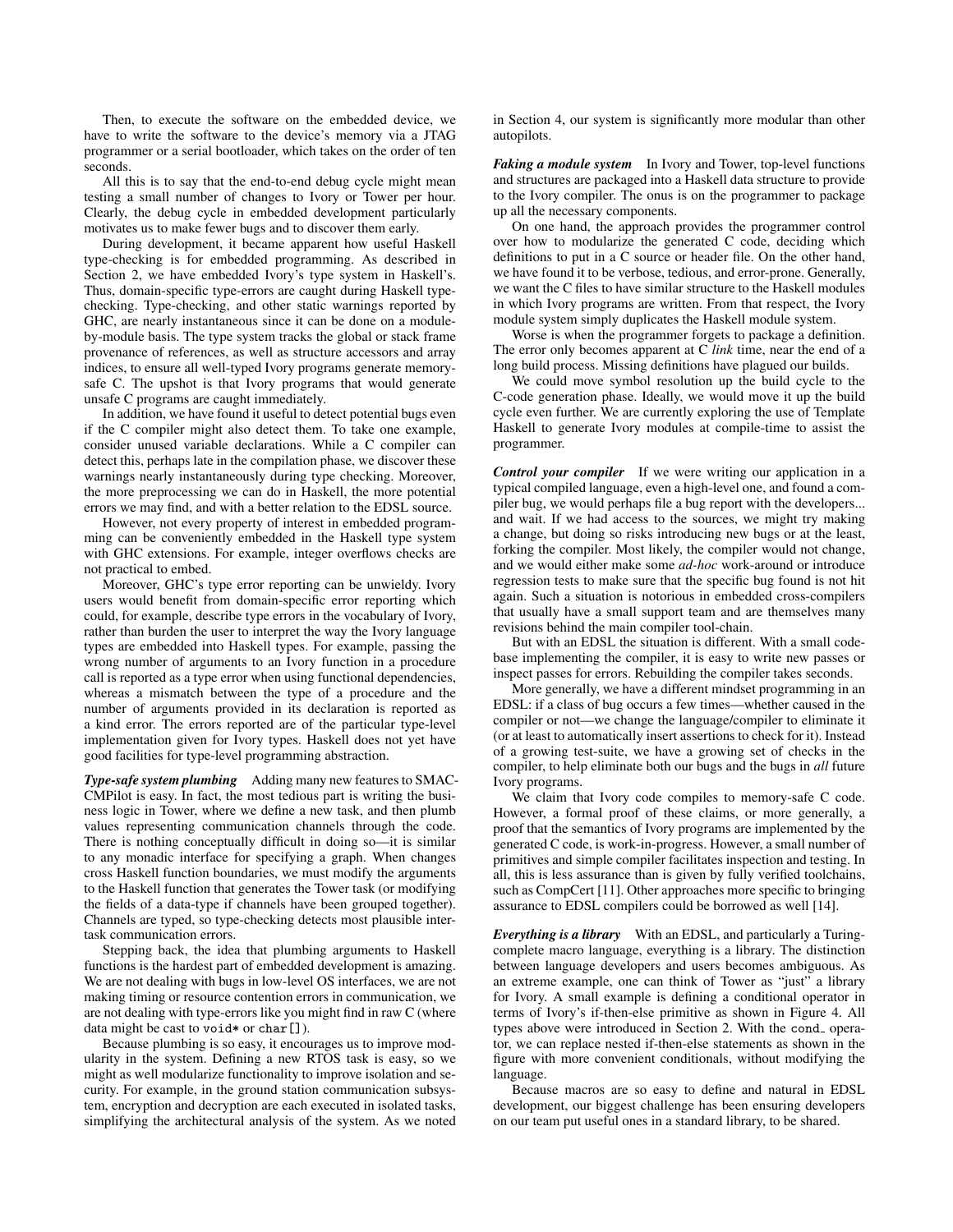| data Cond eff $a =$<br>Cond IBool (Ivory eff a) | cond<br>[ x >? 100 ==> ret 10<br>$x > ? 50$ = > ret 5 |
|-------------------------------------------------|-------------------------------------------------------|
| $(==)$ :: IBool -> Ivory eff a                  | true $\qquad ==$ ret 0 1                              |
| $\rightarrow$ Cond eff a                        |                                                       |
| $(==) =$ Cond                                   | ifte_ $(x > ? 100)$                                   |
|                                                 | (ret 10)                                              |
| $cond_$ : [Cond eff $()$ ]                      | $(ifte_{x} > ? 50)$                                   |
| $\rightarrow$ Ivory eff ()                      | (ret 5)                                               |
| $cond$ $\lceil \rceil$ = return $\lceil \rceil$ | (ret 0))                                              |
| cond $((Cond b f):cs) =$                        |                                                       |
| ifte b f (cond cs)                              |                                                       |
|                                                 |                                                       |

 $\mathbf{I}$ 

Figure 4. Conditional Ivory macro.

*Semantics* To take advantage of legacy cross-compilers, we are forced to generate C code from our EDSL. A large focus in designing Ivory is to allow expressive but well-defined programs. We believe Ivory cannot produce memory-unsafe C programs. However, undefined C programs can be generated from Ivory; for example, signed integer overflow and division-by-zero are undefined. Guaranteeing programs are free from these behaviors is decidable (the arithmetic is on fixed-width integer types), but intractable to prove automatically.

To assist the programmer, the Ivory compiler automatically inserts predicates into the generated code to check for overflow, division-by-zero, etc. The user defines the behavior of the program if a check fails. For example, during testing, we define the checks to insert a breakpoint for use with a debugger. Another option may be to do nothing and rely on the semantics provided by the C compiler. Still another option might be to trap to a user-defined exceptionhandler. Currently, SMACCMPilot contains approximately 2500 compiler-inserted non-trivial checks that cannot be constant-folded away. In the future, we hope to *prove* these checks never fail.

Early in the development process, we used the CBMC model checker [3] to partially verify the assertions in the generated C code. However, as our application grew, we ran into three problems. First, a naive application of whole program model checking did not scale to our application size. Second, many assertions depend on user-provided preconditions (e.g. on inputs from hardware devices). Third, some assertions were undecidable (e.g. non-linear arithmetic).

There are two other semantics categories to consider: defined behavior and implementation-defined behavior. In Ivory, we attempt to eliminate almost all implementation-defined behaviors. For example, only fixed-width size types, like uint8\_t or int32\_t, can be generated. Implementation-defined sizes, like int or char are not used. We have found these to be dangerous: programmers might assume properties about the size of a type that do not hold in a non-standard architecture (e.g., that an int is at least 32 bits or that char is unsigned; both are implementation-defined). Such assumptions are particularly dangerous when porting code between different embedded platforms. Indeed, when we ported portions of ArduPilot, initially built for an 8-bit AVR architecture to a 32-bit ARM, we found these sorts of implicit assumptions.

Finally, even defined behavior is not necessarily intuitive behavior. For example, in C, the defined behavior for arithmetic on values that have a size-type smaller than int is to implicitly promote them to ints before performing the arithmetic.

For example, given

```
uint8-t a = 10;
uint8_t b = 250;<br>bool x = a-bx = a-b > 0;
bool y = (uint8_t)(a-b) > 0;
```
x evaluates to 0 and y to 1, provided that

 $sizeof$ (uint $8_t$ ) <  $sizeof(int)$ 

This behavior is worrisome to the embedded programmer because, across various embedded processors and C compilers, integer sizes are often defined differently.

In Ivory, arithmetic is at the size of the operands, which we believe is more intuitive. We force the generated C to respect this semantics by inserting casts into expressions. So the Ivory expression  $a-b$  results in the C expression (uint $8-t$ ) ( $a-b$ ).

# 6. Conclusions

We have described our use of the Ivory and Tower EDSLs for building a large embedded system.

Many of the advantages of EDSLs for embedded programming relate to type-checking in Haskell. Of course, some bugs cannot be caught statically. For the most part, once type-checking is complete, we are confident that the bug is a logical bug. We do not spend our time chasing segmentation faults or strange undefined or compilerdependent behaviors but rather focus on the bugs that result from our misunderstanding of the application, not the programming environment.

What is next? In the next few years, SMACCMPilot will continue to grow. It, along with the Ivory & Tower tools, are open source, in the hope of engaging a broader community. We will add new hardware, new sensors, and new controllers so that it is not only one of the highest-assurance autopilots in existence but is competitive with others in terms of functionality.

In addition, we are looking to improve the usability of Ivory and Tower. For example, we are working to integrate verification tools more closely into the language. We have also begun to define quasiquoters for the languages so that C programmers might feel more at home with the language but power (Haskell) users can still enjoy the benefits of EDSL programming.

In short, we believe EDSLs can be brought down from the ivory tower (pun intended) to the grungy world of embedded programming.

## Acknowledgments

This work is supported by DARPA under contract no. FA8750- 12-9-0169. Opinions expressed herein are our own. A number of people have provided input and advice; we particularly thank Kathleen Fisher, Iavor Diatchki, and Andrew Tridgell. Joe Kiniry and Adam Foltzer, and the anonymous reviewers provided helpful comments on earlier drafts of the paper.

#### References

- [1] APM Project. APM multiplatform autopilot suite. Website http: //ardupilot.com/. Retrieved Feb. 2014.
- [2] E. Axelsson, K. Claessen, M. Sheeran, J. Svenningsson, D. Engdal, and A. Persson. The design and implementation of Feldspar - an embedded language for digital signal processing. In *Implementation and Application of Functional Languages*, volume 6647 of *LNCS*, pages 121–136. Springer, 2011.
- [3] E. Clarke, D. Kroening, and F. Lerda. A tool for checking ANSI-C programs. In *Tools and Algorithms for the Construction and Analysis of Systems (TACAS)*, LNCS, pages 168–176. Springer, 2004.
- [4] I. S. Diatchki and M. P. Jones. Strongly typed memory areas programming systems-level data structures in a functional language. In *Proceedings of the ACM SIGPLAN Workshop on Haskell*, pages 72–83. ACM, 2006.
- [5] I. S. Diatchki, M. P. Jones, and R. Leslie. High-level views on lowlevel representations. In *Intl. Conference on Functional Programming*, pages 168–179. ACM, 2005.